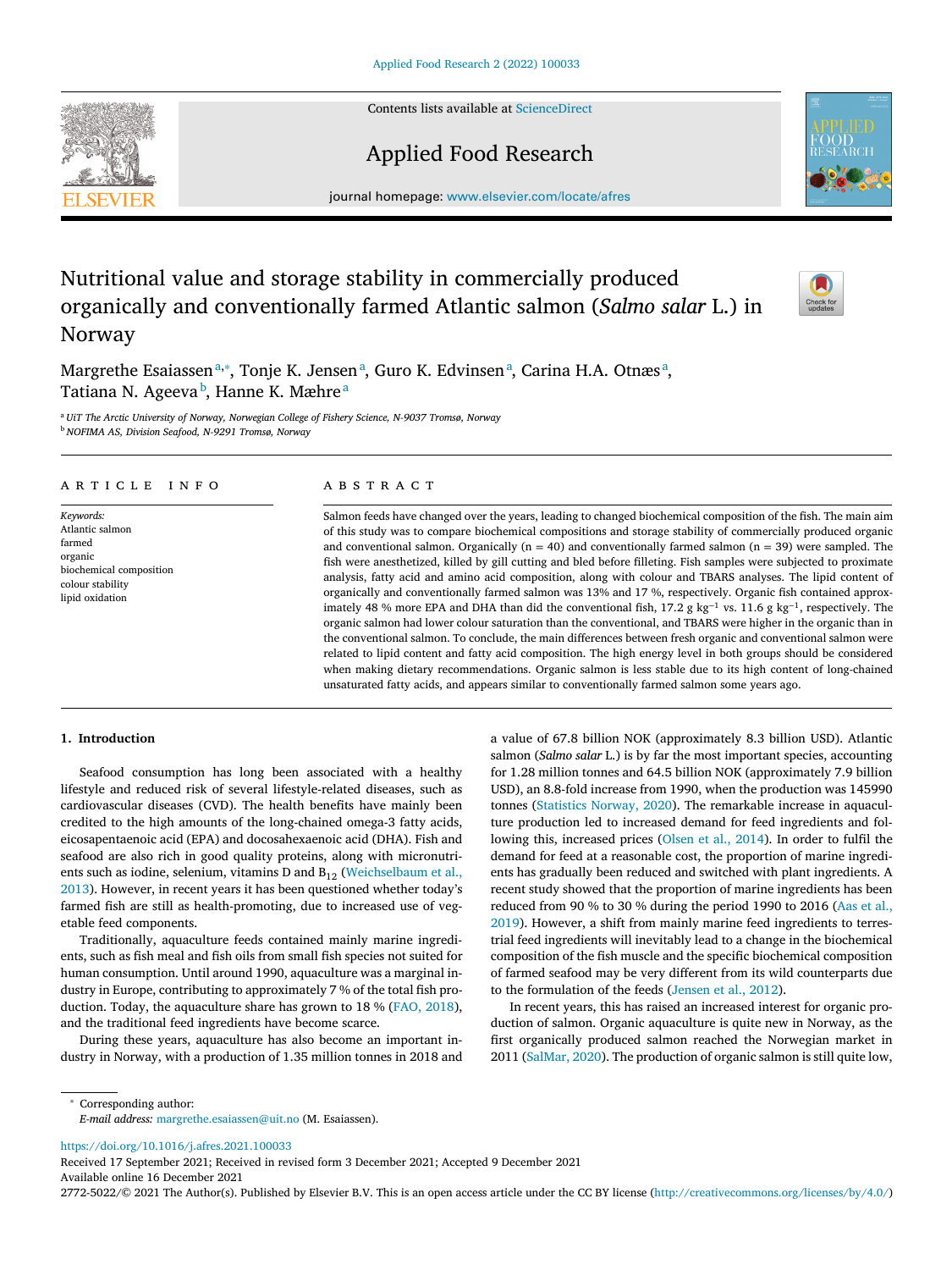<span id="page-1-0"></span>with only two commercial producers and a production around 16000 tonnes per year. Organic aquaculture production is subjected to stricter regulations than is conventional aquaculture. The regulations cover issues regarding the environment, fish welfare and nutrition. Among the demands for eco-certification is that the proportion of marine ingredients in the feed must be higher than in conventional farming. Further should the marine ingredients primarily originate from trimmings of fish from sustainable fisheries and synthetic antioxidants and amino acids are not allowed [\(Lovdata,](#page-6-0) 2017; The European [Commission,](#page-7-0) 2008).

Due to the demands regarding marine ingredients and additives, it is believed that the composition and quality of the organic salmon of today is quite similar to that of the conventional salmon 10-20 years ago. It is also a common perception that the commercially available organic salmon is less fatty and less red than the conventional salmon. The last few years, some studies have been published comparing effects of different processing techniques on organically and conventionally farmed salmon [\(Lerfall](#page-6-0) et al., 2016a; Lerfall et al., [2016b\)](#page-6-0). However, literature available on the complete biochemical composition of commercially available organic salmon of today is still scarce.

The aim of this study was thus to compare the nutritional value and storage stability of commercially available organically and conventionally produced salmon in Norway today.

#### **2. Materials and Methods**

#### *2.1. Experimental conditions*

Conventional and organic salmon (*Salmo salar L.*) were both deployed to sea in September 2016. For conventional fish, smolt of the Rauma strain reared at Follafoss ( $n = 172879$ , average weight 77 g) were deployed to sea at Oterneset, Troms county, Norway (68.9°N, 16.7°E). For organic salmon, smolt of the Aquagen strain reared at Aquafarm  $(n = 91467, \text{ average weight } 60 \text{ g})$  were deployed to sea at Årberg, Troms county, Norway (69.2°N, 16.9°E). At both locations, feeding was automated and handled from a remote central. The sea cages were monitored by underwater cameras to control the feeding based on the fish's behaviour to ensure feeding until apparent satiation. Standard commercial feeds were used for both conventional and organic salmon. The protein content in feed used for conventional salmon was 31 %, and the lipid content was 29 %, while feed for organic salmon had 28 % protein and 33 % lipids. The sum of eicosapentaenoic acid (EPA) and docosahexaenoic acid (DHA) were 5.3 and 12.8 % of total lipid in feed for conventional and organic salmon, respectively. Conventional salmon were slaughtered after 525 days, while organic salmon were slaughtered after 560 days in sea.

#### *2.2. Sampling procedures*

For compositional analyses, fish  $(n = 20)$  were randomly sampled from each location 2-3 days before regular slaughtering. The fish were bath anesthetized using benzocaine (30-40 mg L<sup>−</sup>1), killed by gill cutting and bled out in circulating ice water for 30 min. Weights and lengths of whole fish were recorded, before the fish were filleted. Fillets were stored skin-on in ice for 5-8 h before freezing at -50°C until analyses.

Prior to analyses, the fish were thawed at room temperature and skin was removed. Visible fat was removed from the belly flaps and dorsal fin areas and the whole fish fillet was minced using a Bosch Pro Power MFW68660 (Robert Bosch GmbH, Gerlingen, Germany). Minced fish samples were subjected to proximate analysis (water, ash, lipid, and protein), fatty acid composition and amino acid composition.

For studies of lipid oxidation and colour stability, fish were sampled from the regular slaughtering lines ( $n = 20$  for organic salmon and  $n = 19$  for conventional salmon). Slaughtering was performed according to standard regulations. Immediately after bleeding, the fish were gutted and put in ice for transportation to the Norwegian College of Fishery Science. Upon arrival, weights and lengths were recorded and fish were filleted. Colour measurements were performed on each of the fillets. Thereafter, the fillets were packed in plastic bags and stored in ice until further analyses. After 7 days on ice, the right fillet was weighed, the drip loss was recorded and collected, and colour was measured. A sample of the fillet in the region corresponding to the Norwegian quality cut (NQC) was frozen for later analysis of thiobarbituric acid reactive substances (TBARS). On day 18, the same procedures were performed on the left fillet.

All reagents used in these analyses were of analytical grade. Dichloromethane and methanol were purchased from BDH (Poole, Dorset, UK). All other solvents and chemicals were purchased from Merck (Darmstadt, Germany), unless otherwise stated.

#### *2.3. Analytical methods*

#### *2.3.1. Water and ash*

Water and ash were determined gravimetrically using modified versions of AOAC methods 925.04 and 938.08, respectively [\(Latimer,](#page-6-0) 2019). In short, approximately 5 g of homogenized fish fillet was dried for 48 hours at 105°C. The water-free material was thereafter combusted at 500°C for 16 h.

### *2.3.2. Lipid content and fatty acid composition*

Lipids were extracted according to Folch et al. [\(1957\),](#page-6-0) with the adjustments described by [Maehre](#page-7-0) et al. (2014). Approximately 1 g of homogenized fish fillet was mixed with 20 mL dichloromethane (DCM): methanol (2:1 v/v). Heptadecanoic acid (C17:0) was added to serve as internal standard. The mixture was shaken for 20 minutes, followed by filtration. The filtrate was washed with 4 mL 0.9% NaCl, followed by centrifugation at 2000  $x$   $g$  for 10 min. The water phase was removed, and the lipid phase was evaporated under  $N_2$  until dryness. Weight was recorded and lipid content calculated. The extracted lipid was redissolved in DCM: methanol  $(2:1 \text{ v/v})$  to a final concentration of 10 mg  $mL^{-1}$ .

Prior to fatty acid analysis trans-methylation was performed according to Stoffel et al. [\(1959\),](#page-7-0) with the modifications described by [Maehre](#page-7-0) et al. (2013). In short, 100 μL of the 10 mg mL−<sup>1</sup> lipid solutions were mixed with 900 μL DCM and 2 mL acidified methanol (2%  $v/v$  H<sub>2</sub>SO<sub>4</sub> in methanol). The mixture was boiled for 1 h, followed by addition of 3.5 mL heptane and 3.5 mL 5% NaCl and thorough mixing. The heptane phase was collected and concentrated to 100 μL under  $N_2$ . Thereafter the samples were subjected to fatty acid analysis as described by [Maehre](#page-7-0) et al., (2013), using an Agilent 6890N gas chromatograph with a flame ionization detector (FID) (Agilent Technologies Inc., Santo Clara, CA, USA). A Varian CP7419 capillary column (Varian Inc., Middelburg, the Netherlands) was used for separation. Identification of single fatty acids was performed by comparison with commercial fatty acid standard purchased from Sigma (Sigma Chemicals Co., St. Louis, MO, USA) and Nu-Chek (Nu-Chek Prep Inc., Elysian, MN, USA).

## *2.3.3. Protein content and amino acid composition*

Amino acids were determined according to [Maehre](#page-7-0) et al. (2013). Approximately 200 mg of the homogenized fish fillet was mixed with 500 μl of 20 mM norleucine (internal standard) and 700 μl distilled water. Concentrated hydrochloric acid was added to a final concentration of 6 M. The samples were flushed with  $N_2$  for 15 s before hydrolysis at 110°C for 24 h, according to Moore & Stein [\(1963\).](#page-7-0) After hydrolysis, 100 μl of the hydrolysate was evaporated under  $N_2$  to complete dryness, and thereafter re-dissolved in 1 mL lithium buffer pH 2.2. All amino acids were analyzed chromatographically using a Biochrom 30 amino acid analyzer equipped with a lithium ion exchange column (Biochrom Co, Cambridge, UK) as described by [Maehre](#page-7-0) et al. (2013). Protein content is given as the sum of individual amino acid residues (the molecular weight of each amino acid less the molecular weight of water) as recommended by the Food and Agriculture Organization of the United Nations (FAO, 2003).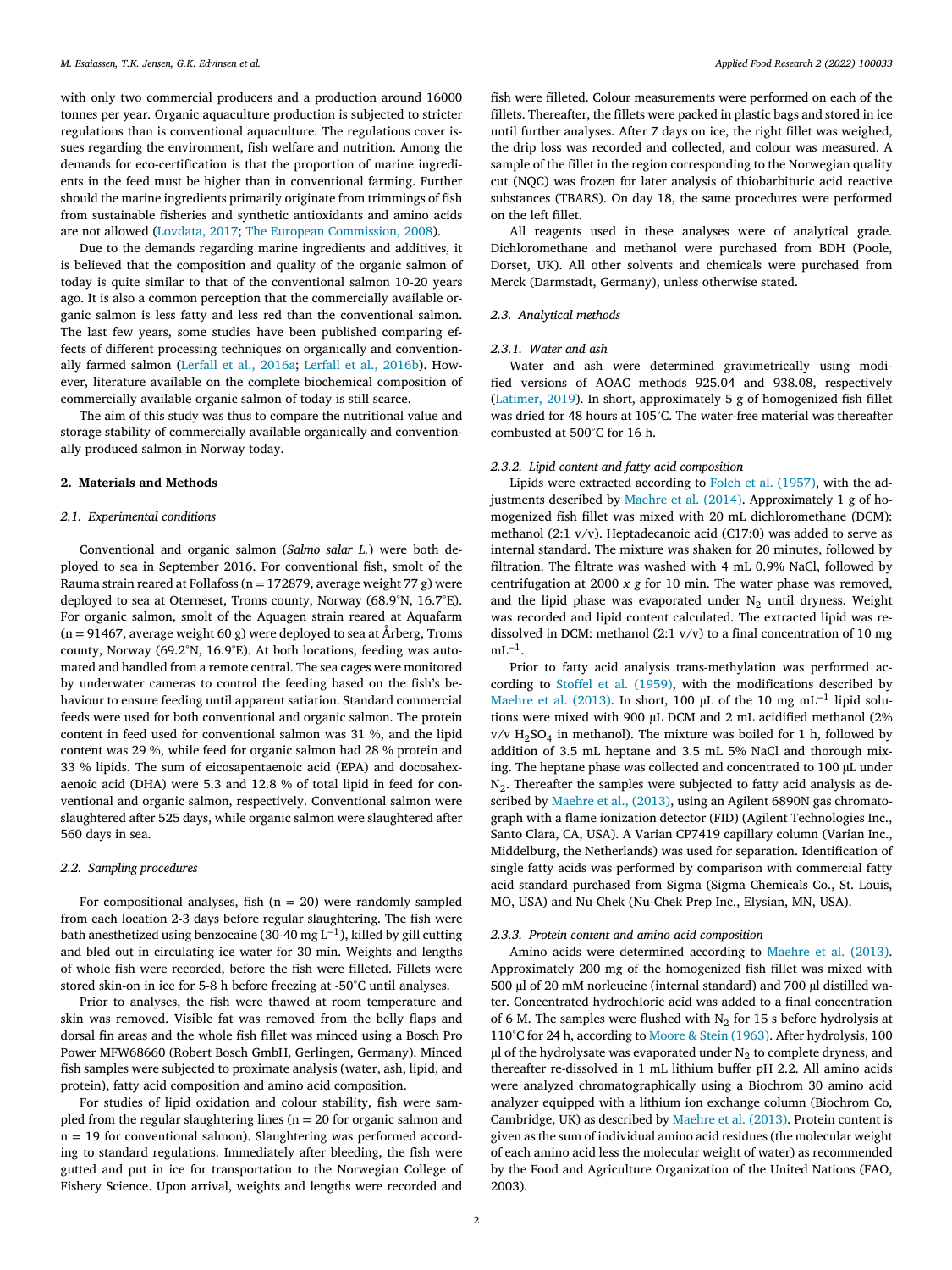## *2.3.4. Colour and thiobarbituric acid reactive substances (TBARS)*

Colour of fillet was measured according to instrumental colour analysis (CIE Lab 1976) using Minolta Chromameter CR-200 (Minolta, Osaka, Japan) calibrated to a white standard. The *L*∗*, a*<sup>∗</sup> and *b*<sup>∗</sup> values were measured on the loin area of each fillet (from 6 cm to 20 cm from the anterior of fillet) in triplicate. Chroma (*C*∗) was calculated by using formula  $C^* = \sqrt{(a^*^2 + b^*^2)}$  to determine the colour saturation. Hue  $(h^*)$ represents the colour angle between  $a^*$  and  $b^*$ , where  $h^* = 0$ <sup>°</sup> for reddish hue and *h*<sup>∗</sup> = 90° for yellowish hue. Hue was calculated using formula  $h^* = \tan^{-1} (b^*/a^*)$ .

Thiobarbituric acid reactive substances (TBARS) were determined as described by Ke et al. [\(1984\)](#page-6-0) by weighing approximately 4 g of fillet in a 50 mL centrifuge tube and adding 15 mL 10 % trichloroacetic acid with 0.1 % EDTA and 0.1 % propyl gallate. The samples were homogenised using an Ultra Turrax T25 homogeniser (IKA Werke GmbH, Staufen, Germany) for 1 min at 6000 rpm, boiled for 30 min and cooled. Thereafter, the samples were filtered and mixed 1:1 with 6 g L−<sup>1</sup> thiobarbituric acid. This mixture was then boiled for another 30 min. Absorbance was read at 532 nm using a Visible Spectrophotometer Genesys 20 (Thermo Scientific<sup>TM</sup>, Waltham, MA, USA) and compared to a standard curve made from malondialdehyde (MDA) with concentrations ranging between 0 and 10 nmol  $L^{-1}$ .

## *2.4. Statistics*

Statistical analysis was performed using Minitab 19 (Minitab Inc., PA, USA). Tests of normality (Ryan Joiner test) was performed. For normally distributed data, homogeneity of variance was examined (F test), before performing a Student's t-test (based on mean values) for evaluation of statistical differences. Non-normally distributed data were analyzed using the non-parametric Mann Whitney test (based on median values). Means/medians were considered significantly different at *p <* 0.05.

## **3. Results and discussion**

## *3.1. Proximate composition*

Average weights and proximate compositions of the fish at time of sampling are shown in Table 1. The fish  $(n = 20)$  were sampled randomly from the sea cages and there was a wide weight range, 1800 – 7200 g for organic fish and 3650 – 8150 g for conventional fish. Considering the total amount of slaughtered fish in the productions, i.e. around 170 000- 180 000 individuals in the conventional production and around 90000 individuals in the organic production, a sampling of 20 individuals from each site is very small and the results must thus be interpreted with care.

#### **Table 1**

One individual from the organically farmed salmon was identified as an outlier, defined as values  $\pm$  2SD of the mean, for several of the analytical variables and was thus excluded from the calculations.

The ash content, reflecting the mineral content, was similar between groups. For water, protein, and lipids there were statistically significant differences between the organic and the conventional fish. The calculated energy level for the salmon in this study was around 7500 kJ kg<sup>-1</sup> for the organic salmon and 8700 kJ kg<sup>-1</sup> for the conventional salmon, respectively. This is mainly a reflection of the higher lipid content of the conventionally farmed salmon. In this study, the lipid contents were 169 g kg<sup>-1</sup> and 134 g kg<sup>-1</sup> for conventional and organic salmon, respectively. In previous studies, involving conventionally farmed salmon harvested in 1994-1996, 2003, 2010 and 2012, the lipid contents were 100 g kg<sup>-1</sup>, 74 g kg<sup>-1</sup>, 123 g kg<sup>-1</sup> and 140 g kg<sup>-1</sup>, [respectively](#page-6-0) (Bell et al., 1998, [Blanchet](#page-6-0) et al., 2005; [Jensen](#page-6-0) et al., 2012; [Lundebye](#page-6-0) et al., 2017). This indicates that there has been a tendency towards increasing lipid content of conventionally farmed fish during the last decades. In organic salmon, however, the lipid content was within the same range as that of conventionally farmed fish in 2010 and 2012. Although the lipid content in organic salmon is lower than in the conventional salmon, it is still high compared to other muscle foods, such as chicken and beef [\(Norwegian](#page-7-0) Food Safety Authority, 2020). In times where the prevalence of obesity is steadily increasing globally, this should be considered when dietary recommendations regarding fish consumption are made. The protein content in farmed salmon harvested in 2010 (Jensen et al., 2012) was higher than both the [conventional](#page-6-0) and the organic salmon in the present study, namely 183 g protein kg−<sup>1</sup> fish muscle. However, reported protein is highly dependent on analytical methods, making direct comparisons between studies difficult [\(Maehre](#page-7-0) et al., 2018).

## *3.2. Fatty acid composition*

Lipids in feeds are normally present as triglycerides, i.e. three fatty acids bound to a glycerol skeleton. During digestion, two of the fatty acids are detached from the glycerol skeleton and lipids are thus absorbed as one monoglyceride and two free fatty acids, without further decomposition [\(Thiboudeau](#page-7-0) & Patton, 1999). The fatty acid (FA) composition in the feeds will thus to a large extent be reflected in the FA composition of the salmon muscle.

[Table](#page-3-0) 2 shows the amounts of the main FAs in organic and conventional salmon, reported both in compositional values (i.e. % of total FA) and nutritional values (i.e. g kg<sup>-1</sup> fish muscle). When looking at the compositional values, it is seen that there are significant differences between conventional and organic salmon in all FAs. However, due to the increased lipid content in the conventional salmon compared to the organic salmon, some of these differences are equalized

Proximate composition (water, ash, lipid and protein) in organically and conventionally farmed Atlantic salmon at time of slaughter (after 18 months in sea cages). Values are presented as mean  $\pm$  SD (n = 19 for organic, n = 20 for conventional) and in g kg<sup>-1</sup> fish muscle, unless otherwise stated. Different letters in the same row indicate significant differences (*p <* 0.05) between organically and conventionally farmed fish.

|                            | Organic salmon<br>$(n = 19)$ | Conventional salmon<br>$(n = 20)$ | <i>p</i> -value |
|----------------------------|------------------------------|-----------------------------------|-----------------|
| Fish weight [g]            | $5476 \pm 1427$              | $5500 \pm 1113$                   | $p = 0.954$     |
| Water                      | $653 + 18^{A}$               | $613 + 12^B$                      | p < 0.001       |
| Ash <sup>†</sup>           | $12 + 1$                     | $12 + 1$                          | $p = 0.403$     |
| Lipid                      | $134 + 20^{B}$               | $169 + 15^{A}$                    | p < 0.001       |
| Protein*                   | $146 + 7^A$                  | $140 + 7^B$                       | $p = 0.008$     |
| Energy $[kJ kg^{-1}]^{**}$ | $7478 + 710^B$               | $8707 + 510^{A}$                  | p < 0.001       |

† Data were non-normally distributed

<sup>∗</sup> Reported as sum of amino acid residues less the molecular weight of water, as recommended by FAO [\(2003\)](#page-6-0)

∗∗ Energy was calculated in accordance with EU Council Directive 1169/2011, annex XIV (The European [Commission,](#page-7-0) 2011).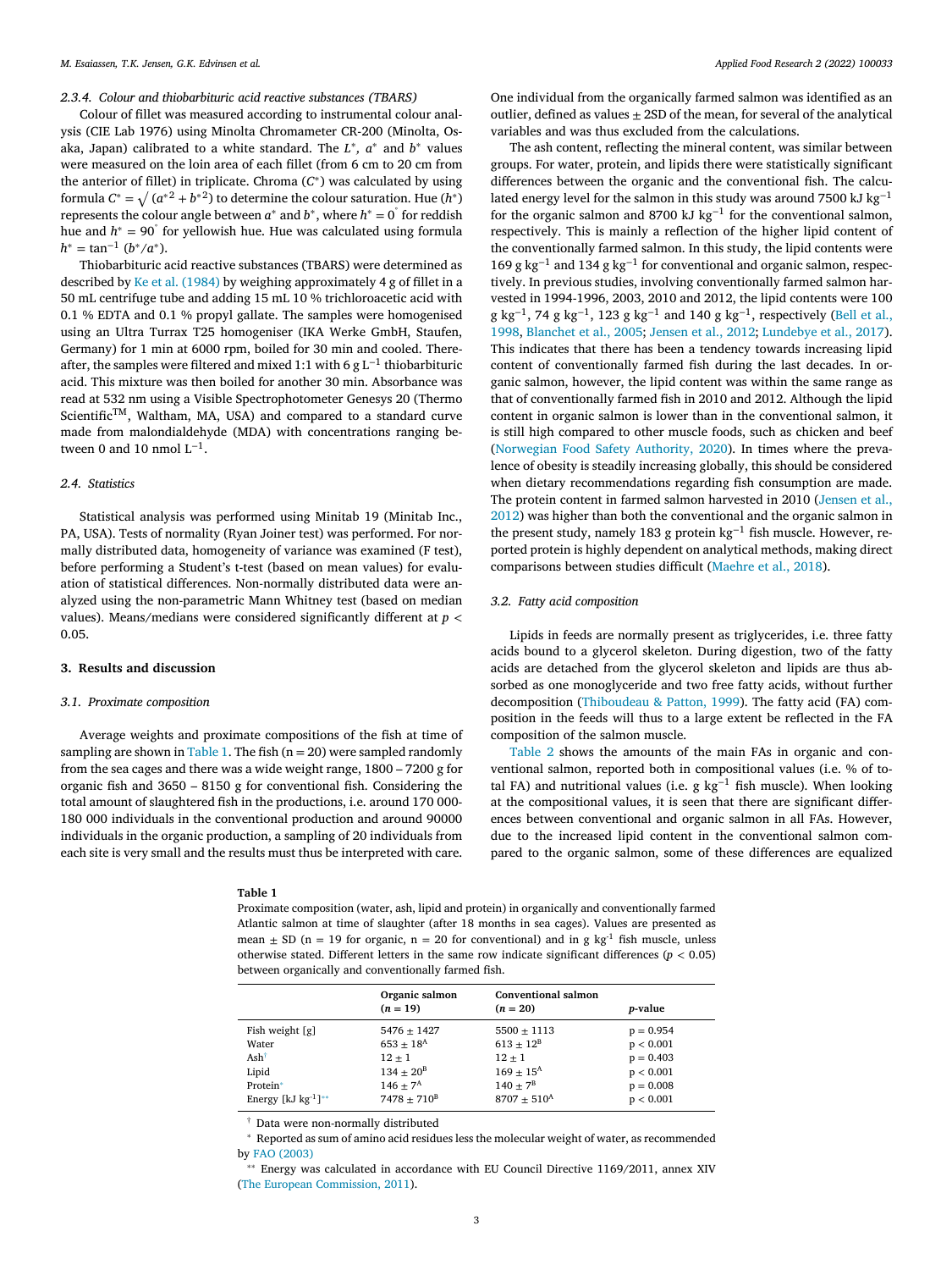### <span id="page-3-0"></span>**Table 2**

**Composition of the main** fatty acids in organically and conventionally farmed Atlantic salmon at time of slaughter (after 18 months in sea cages). Values are presented as mean  $\pm$  SD and in % for composition and g FA kg<sup>-1</sup> fish muscle for amount. Different capital letters in the same row indicate significant difference (p *<* 0.05) in nutritional value between organically and conventionally farmed salmon.

|                                           | Organic salmon $(n = 19)$     |                                                               |                               | Conventional salmon $(n = 20)$                                |                                |                        |
|-------------------------------------------|-------------------------------|---------------------------------------------------------------|-------------------------------|---------------------------------------------------------------|--------------------------------|------------------------|
|                                           | Compositional<br>value $(\%)$ | <b>Nutritional value</b><br>$(g \text{ kg}^{-1}$ fish muscle) | Compositional<br>value $(\%)$ | <b>Nutritional value</b><br>$(g \text{ kg}^{-1}$ fish muscle) | <i>p</i> -value<br>composition | <i>p</i> -value amount |
| $14:0^{\dagger}$                          | $4.4 \pm 0.1$                 | $6.0 \pm 0.9$ <sup>A</sup>                                    | $2.2 \pm 0.1$                 | $4.1 \pm 0.6^{\rm B}$                                         | p < 0.001                      | p < 0.001              |
| 16:0                                      | $12.9 \pm 0.3$                | $17.5 \pm 2.8$                                                | $9.4 \pm 0.2$                 | $17.1 \pm 2.0$                                                | p < 0.001                      | $p = 0.596$            |
| 18:0                                      | $3.1 \pm 0.1$                 | $4.3 \pm 0.7$                                                 | $2.4 \pm 0.1$                 | $4.4 \pm 0.5$                                                 | p < 0.001                      | $p = 0.614$            |
| Sum SFA                                   | $20.5 + 0.4$                  | $27.7 \pm 4.5$                                                | $14.1 + 0.3$                  | $25.5 + 3.0$                                                  | p < 0.001                      | $p = 0.079$            |
| $16:1 n-7$                                | $5.3 \pm 0.1$                 | $7.1 \pm 1.2^{\rm A}$                                         | $2.4 \pm 0.1$                 | $4.3 \pm 0.6^{\rm B}$                                         | p < 0.001                      | p < 0.001              |
| $18:1 n-9$                                | $16.4 \pm 0.4$                | $22.3 \pm 3.7^B$                                              | $40.2 \pm 0.4$                | $72.9 \pm 8.9^{\rm A}$                                        | p < 0.001                      | p < 0.001              |
| $18:1 n-7$                                | $2.7 \pm 0.1$                 | $3.6 \pm 0.6^{\rm B}$                                         | $3.1 \pm 0.0$                 | $5.5 + 0.7^{\rm A}$                                           | p < 0.001                      | p < 0.001              |
| $20:1 n-9$                                | $8.4 \pm 0.6$                 | $11.4 \pm 1.4^{\rm A}$                                        | $5.0 \pm 0.1$                 | $9.0 \pm 1.1^{\rm B}$                                         | p < 0.001                      | p < 0.001              |
| 22:1 n-11 <sup><math>\dagger</math></sup> | $9.7 \pm 0.6$                 | $13.1 \pm 1.7^{\rm A}$                                        | $4.1 \pm 0.1$                 | $7.4 \pm 0.9^{\rm B}$                                         | p < 0.001                      | p < 0.001              |
| $22:1 n-9$                                | $2.1 \pm 0.1$                 | $2.8 \pm 0.4$                                                 | $1.5 \pm 0.1$                 | $2.7 \pm 0.3$                                                 | p < 0.001                      | $p = 0.447$            |
| <b>Sum MUFA</b>                           | $44.6 + 0.9$                  | $60.3 \pm 8.7^{\rm B}$                                        | $56.2 \pm 0.6$                | $101.9 + 12.5A$                                               | p < 0.001                      | p < 0.001              |
| $18:2 n-6$                                | $13.0 \pm 0.3$                | $17.6 \pm 2.6^B$                                              | $13.6 \pm 0.2$                | $24.7 \pm 3.0^{\rm A}$                                        | p < 0.001                      | p < 0.001              |
| 18:3 n-3+                                 | $2.4 \pm 0.1$                 | $3.3 \pm 0.5^{\rm B}$                                         | $5.5 \pm 0.1$                 | $10.0 \pm 1.3^{\rm A}$                                        | p < 0.001                      | p < 0.001              |
| 18:4 n-3†                                 | $2.3 \pm 0.1$                 | $3.1 \pm 0.5^{\rm A}$                                         | $1.2 \pm 0.0$                 | $2.1 \pm 0.2^B$                                               | p < 0.001                      | p < 0.001              |
| $20:2 n-6$                                | $0.8 + 0.1$                   | $1.1 + 0.2^B$                                                 | $1.1 \pm 0.1$                 | $2.0 \pm 0.2^{\rm A}$                                         | p < 0.001                      | p < 0.001              |
| 20:5 n-3 <sup>+</sup>                     | $5.0 \pm 0.3$                 | $6.8 \pm 1.2^{\rm A}$                                         | $2.5 \pm 0.1$                 | $4.6 \pm 0.5^{\rm B}$                                         | p < 0.001                      | p < 0.001              |
| $22:5 n-3$                                | $1.9 \pm 0.1$                 | $2.6 \pm 0.5^{\rm A}$                                         | $1.1 \pm 0.1$                 | $2.0 \pm 0.3^{\rm B}$                                         | p < 0.001                      | p < 0.001              |
| 22:6 n-3†                                 | $7.7 \pm 0.3$                 | $10.4 \pm 1.5^{\rm A}$                                        | $3.9 \pm 0.2$                 | $7.0 \pm 0.8^{\rm B}$                                         | p < 0.001                      | p < 0.001              |
| <b>Sum PUFA</b>                           | $33.2 + 1.0$                  | $45.0 + 6.9^B$                                                | $28.9 + 0.4$                  | 52.4 $\pm$ 6.2 <sup>A</sup>                                   | p < 0.001                      | $p = 0.001$            |
| - where of PUFA n-3                       | $19.4 \pm 0.8$                | $26.2 \pm 4.2$                                                | $14.2 \pm 0.3$                | $25.7 \pm 3.0$                                                | p < 0.001                      | $p = 0.634$            |
| - where of LC n-3-PUFA+                   | $14.6 \pm 0.7$                | $19.8 \pm 3.2^{\rm A}$                                        | $7.5 \pm 0.2$                 | $13.6 \pm 1.5^B$                                              | p < 0.001                      | p < 0.001              |
| - where of EPA+DHA+                       | $12.7 \pm 0.6$                | $17.2 \pm 2.8$ <sup>A</sup>                                   | $6.4 \pm 0.2$                 | $11.6 \pm 1.3^B$                                              | p < 0.001                      | p < 0.001              |
| - where of PUFA n6                        | $13.8 \pm 0.4$                | $18.7 \pm 2.8^{\rm B}$                                        | $14.8 \pm 0.2$                | $26.7 \pm 3.2^{\rm A}$                                        | p < 0.001                      | p < 0.001              |
| $n-6/n-3\dagger$                          |                               | $0.7 + 0.0^B$                                                 |                               | $1.0 + 0.0^A$                                                 | p < 0.001                      | p < 0.001              |

 $^\dagger$  Data were non-normally distributed

when looking at the nutritional values. Since this is what is most relevant in a dietary perspective, nutritional values are discussed further. Among the saturated FAs there are only non-significant differences between organic and conventional salmon. When it comes to monounsaturated FA (MUFA) and polyunsaturated FA (PUFA) composition, however, there are pronounced differences between the groups. In the conventional salmon, the MUFAs are dominated by one single FA, oleic acid (C18:1, n-9), while the organic salmon contains relatively more of the long-chain MUFAs C20:1, n-9 and C22:1, n-11. This reflects that the proportion of marine ingredients in the organic feed is higher than in the conventional feed, as these two FAs are not commonly found in plant oils [\(Zambiasi](#page-7-0) et al., 2007). When it comes to the PUFAs, the organic salmon contains more of the long-chain omega-3 PUFAs than does the conventional salmon, while the contents of linoleic acid (LA; C18:2, n-6) and alpha-linolenic acid (ALA; C18:3, n-3) are higher in the conventional salmon. These two FAs, along with oleic acid, are very common in plant oils, but only found in low amounts in marine organisms [\(Sigurgisladottir](#page-7-0) & Palmadottir, 1993). From the FA composition it is evident that the organic salmon also receives some plant oils in their feed, as the content of LA and ALA is much higher in organic salmon than in wild salmon where the content is normally around  $1.0 - 1.5$  g kg−<sup>1</sup> [\(Jensen](#page-6-0) et al., 2012; [Lundebye](#page-6-0) et al., 2017).

A high intake of seafood has long been associated with decreased risk of developing lifestyle-related diseases, such as type II diabetes, cardiovascular diseases and other inflammatory diseases [\(Weichselbaum](#page-7-0) et al., 2013). There are mainly two factors that are associated to these health benefits, namely a high content of the long-chained n-3 PUFAs eicosapentaenoic acid (EPA; C20:5, n-3) and docosahexaenoic acid (DHA; C22:6, n-3), along with the ratio between omega-6 and omega-3 FAs.

Even though EPA and DHA can be derived from ALA, this conversion rate is limited in high-trophic species, such as mammals [\(Brenna,](#page-6-0) 2002) and salmon [\(Ruyter](#page-7-0) et al., 2000). This means that they are regarded as semi-essential FAs and must be provided through the diet. The primary producers of EPA and DHA are low-trophic marine species that form the base of the marine food chain. As these species are the nat-

ural feeding source for shellfish and small fish, seafood is the best, if not only, source of EPA and DHA. As described by Aas et al. [\(2019\),](#page-6-0) there was a substantial decrease in the proportion of marine ingredients in salmon feed from 1990 to 2016, and as a consequence of this there have been some concerns about whether the farmed salmon would still be considered a healthy food or if it would turn into a "swimming vegetable". As a consequence of these concerns, along with reduced availability/sustainability of traditional marine ingredients (fish meal and fish oil), there are comprehensive research activities on alternative and more sustainable marine feed ingredients, such as marine microalgae and insect meal [\(](#page-7-0)[Dineshbabu](#page-6-0) et al., 2019; Gong et al., [2019;](#page-6-0) Nogales-Merida et al., 2019; [Tibbetts](#page-7-0) et al., 2020). While insect meal so far is not commonly used in commercial aquaculture feeds, some of the large feed producers have started adding microalgae meal to their products (Lerøy [Seafood](#page-6-0) Group, 2016).

The regulations for organic production of salmonids state that the proportion of marine ingredients should be at least 40 % [\(Lovdata,](#page-6-0) 2017; The European [Commission,](#page-7-0) 2008). The proportion of marine ingredients in feeds for organic salmon is thus normally higher than in feeds for conventional fish. Knowing that most of the EPA and DHA in salmon originates from the feed, the composition will be reflected in the fish muscle. As stated in the Materials and Methods section [\(Section](#page-1-0) 2.1), the sum of EPA and DHA were 5.3 and 12.8 % of total lipid in feed for conventional and organic salmon, respectively. And, as seen in Table 2, this is reflected in the fish muscle; the sum of EPA and DHA were 6.4 % of total lipid in the organic fish muscle, while the sum of EPA and DHA in organic fish were 12.7 %. Hence, the organic fish in this study contained approximately 48 % more EPA and DHA than did the conventional fish, 17.2 g kg<sup>-1</sup> vs. 11.6 g kg<sup>-1</sup>, respectively. Compared to the sum of EPA and DHA in conventional fish harvested in 2010 (10.3 g kg<sup>−</sup>1; [Jensen](#page-6-0) et al., 2012) and 2012 (14 g kg<sup>−</sup>1; [Lundebye](#page-6-0) et al., 2017), both organic and conventional salmon from the present study contain more EPA + DHA than farmed salmon harvested in 2010 (Jensen et al., 2012), while the EPA + DHA contents in the 2012 [\(Lundebye](#page-6-0) et al., 2017) were in between the organic and the [conventional](#page-6-0) fish in this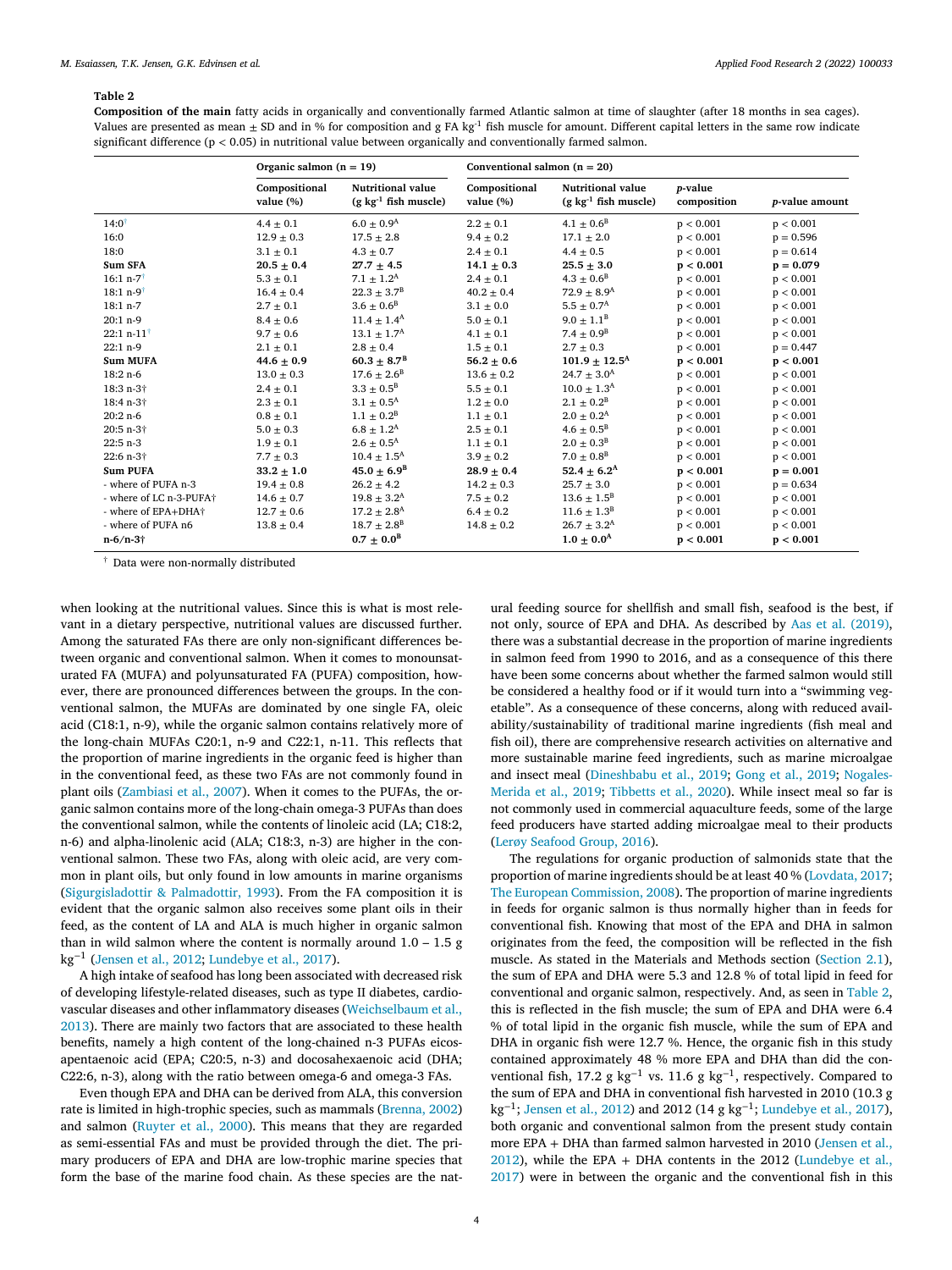study. The EPA and DHA levels are also comparable to the levels presented in a recent study describing the fatty acid composition in farmed Norwegian salmon [commercially](#page-7-0) available in the UK (Sprague et al., 2020). There are only a few producers of aquaculture feeds globally. The feed formulation may differ slightly from one producer to another, resulting in some differences in the FA composition of the fish. However, the feeds tend to be quite similar, at least in macronutrient composition. The trends in feed development is thus similar and indicate that along with increasing the lipid content and the plant oil inclusion in the feeds, there has been a focus on keeping the EPA + DHA content at a recommended level.

Official recommendations for dietary intake of EPA + DHA vary between countries and food organizations, but as presented in a previous review paper, most of them agree on an intake in the range of 250 – 500 mg per day either as seafood consumption or as dietary supplements [\(Maehre](#page-7-0) et al., 2015). All of the fish from the mentioned studies are good sources of EPA + DHA, as the required amount for achieving 500 mg per day is 30 g for the organic salmon in the present study (2018), 36 g for the 2012 salmon [\(Jensen](#page-6-0) et al., 2012), 43 g for the conventional salmon in the present study (2018), and 49 g for the 2010 salmon [\(Lundebye](#page-6-0) et al., 2017), all well below a regular dinner portion (150 g). In other words, one portion of conventional salmon from the present and previous studies [\(Jensen](#page-6-0) et al., 2012; [Lundebye](#page-6-0) et al., 2017) would cover the requirements for 3 - 4 days, while one portion of the organic salmon would cover the requirements for 5 days.

The other factor related to lowering the risk of lifestyle-related diseases is the ratio between n-6 and n-3 FAs (Harris & von [Schacky,](#page-6-0) 2004; [Simopoulos,](#page-7-0) 2008; [Stanley](#page-7-0) et al., 2007). An optimal n-6: n-3 ratio is suggested to be in the range 2:1 - 5:1. However, in western diets today the actual ratio is between 15:1 - 17:1 [\(Simopoulos,](#page-7-0) 2008) and should thus be reduced. It is, however, important to remember that this ratio is meant to be a measure of the complete diet and not just of single food items.

An increasing level of plant oils in the fish feed will inevitably increase the content of LA, which is an abundant n-6 FA in most plant oils. The content of ALA varies more between different plant oils, giving very different n-6: n-3 ratios between different plant oils [\(Zambiasi](#page-7-0) et al., 2007). The impact on the n-6: n-3 ratio in the fish will thus depend on which plant oil is used, along with the content of LC n-3 PUFAs. In this study, there was significant difference between the n-6:n-3 ratio in organic and conventionally farmed salmon, it being

1:1.4 in the organic and 1:1 in the conventional salmon. Both ratios are however comparable with the ratio of 1:1.2 in fish harvested in 2012. In the 2010 fish the ratio was 1:2.3, indicating a "healthier" FA composition. However, when comparing the contents of all the relevant FAs, it is seen that all of them has increased since 2010, not only the plant-based ones. This supports the previously mentioned focus of keeping the EPA + DHA content at a recommended level in the conventionally farmed fish. In the organic fish, the n-6: n-3 ratio and the content of LA is higher than in the 2010 fish, while lipid content, oleic acid and ALA are approximately the same. This supports the impression that the organic salmon of today is more similar to conventional fish some years ago than conventional fish of today.

#### *3.3. Amino acids and protein quality*

Without achieving the same attention as the change of lipid sources, also the protein sources of the salmon feed have changed over the years, from fish meal to plant proteins such as soy meal (Aas et al., [2019\)](#page-6-0). In contrast to the lipids, the amino acid composition of the feed will not be directly reflected in the salmon flesh. This is due to a different mechanism of digestion and absorption in the body [\(Thiboudeau](#page-7-0) & Patton, 1999). As only free amino acids may be absorbed in the intestine, the proteins in the feed must be hydrolysed to their constituting amino acids before absorption in the small intestine. After uptake, the amino acids are re-synthesized to new proteins in the liver.

#### **Table 3**

Amino acid composition in organically  $(n = 19)$  and conventionally  $(n = 20)$ farmed Atlantic salmon at time of slaughter. Values are presented as mean  $\pm$  SD and in g AA kg<sup>-1</sup> fish muscle. Different capital letters in the same row indicate significant difference (p *<* 0.05) between organically and conventionally farmed salmon.

|                                         | Organic salmon              | Conventional<br>salmon      |             |
|-----------------------------------------|-----------------------------|-----------------------------|-------------|
|                                         | $(n = 19)$                  | $(n = 20)$                  | p-value     |
| <b>Essential amino acids (EAA)</b>      |                             |                             |             |
| Threonine                               | $8.9 + 0.6$                 | $8.7 + 0.3$                 | $p = 0.168$ |
| Valine                                  | $9.1 \pm 0.6$               | $9.0 \pm 0.3$               | $p = 0.460$ |
| Methionine                              | $5.9 \pm 0.4^{\rm A}$       | $5.5 \pm 0.4^{\rm B}$       | $p = 0.010$ |
| Isoleucine                              | $7.5 \pm 0.4$               | $7.6 \pm 0.3$               | $p = 0.681$ |
| Leucine                                 | $14.4 \pm 0.8$              | $14.4 \pm 0.5$              | $p = 0.982$ |
| Phenylalanine                           | $7.8 \pm 0.5$               | $7.6 \pm 0.3$               | $p = 0.124$ |
| Lysine <sup>†</sup>                     | $17.5 \pm 1.1^{\rm A}$      | $16.7 \pm 0.6^{\rm B}$      | $p = 0.039$ |
| Histidine <sup>†</sup>                  | $5.3 + 0.3$                 | $4.8 \pm 1.1$               | $p = 0.565$ |
| Tryptophan                              | n.a.                        | n.a.                        |             |
| Non-essential amino acids + metabolites |                             |                             |             |
| <b>Taurine</b>                          | $0.6 \pm 0.2^{\rm A}$       | $0.4 \pm 0.1^{\rm B}$       | $p = 0.001$ |
| Aspartic acid*                          | $13.5 \pm 0.8$              | $13.6 \pm 0.6$              | $p = 0.603$ |
| <b>Serine</b>                           | $7.3 \pm 0.4$               | $7.2 \pm 0.3$               | $p = 0.356$ |
| Glutamic acid*                          | $25.6 \pm 1.7$              | $25.5 \pm 1.1$              | $p = 0.801$ |
| Proline <sup>†</sup>                    | $7.4 + 0.4^B$               | $8.3 + 1.2^{\rm A}$         | $p = 0.002$ |
| Glycine <sup>†</sup>                    | $9.7 \pm 0.7^{\rm A}$       | $9.3 \pm 0.6^{\rm B}$       | $p = 0.007$ |
| Alanine                                 | $11.4 + 0.6$                | $11.1 \pm 0.4$              | $p = 0.100$ |
| Cysteinet                               | $0.5 \pm 0.1$               | $0.4 \pm 0.2$               | $p = 0.619$ |
| Tyrosine <sup>†</sup>                   | $6.0 \pm 1.0$               | $4.5 \pm 2.6$               | $p = 0.334$ |
| b-Alanine                               | $1.5 \pm 0.1^{\rm B}$       | $1.6 \pm 0.1^{\rm A}$       | $p = 0.002$ |
| 1-methyl Histidine <sup>†</sup>         | $3.5 \pm 0.3^{\rm B}$       | $4.0 \pm 0.8$ <sup>A</sup>  | $p = 0.001$ |
| Arginine                                | $12.6 \pm 0.8$ <sup>A</sup> | $10.5 \pm 0.7^{\rm B}$      | p < 0.001   |
| Sum Amino acids +                       | $175.5 + 8.5^A$             | $169.1 + 8.0^B$             | $p = 0.020$ |
| <b>Metabolites</b>                      |                             |                             |             |
| Sum EAA                                 | $76.0 + 4.6$                | $74.4 \pm 3.1$              | $p = 0.199$ |
| % EAA                                   | $44.7 \pm 0.9^B$            | $45.6 \pm 0.8$ <sup>A</sup> | $p = 0.001$ |
|                                         |                             |                             |             |

As asparagine and glutamine are present in their deaminated forms after acidic hydrolysis, aspartic acid and glutamic acid represent the sums of aspartic acid + asparagine and glutamic acid + glutamine, respectively; n.a. = not analysed.

† Data were non-normally distributed.

Table 3 shows the amino acid composition of the organic and conventionally farmed salmon. There are some significant differences between the organic and the conventional farmed salmon. The contents of proline, along with the metabolites b-Alanine and 1-methyl histidine, are significantly higher in the conventional salmon, while the contents of methionine, lysine, taurine, glycine and arginine are significantly higher in the organic salmon than in the conventional salmon.

Both amount and quality of dietary protein are important in order to maintain normal growth and production of physiologically important proteins. Protein quality is often defined by its ability to cover the requirements of essential amino acids, along with their absorption and utilization in the body. The World Health Organization (WHO) has suggested a "reference protein" that contains the required amount of each of the essential amino acids [\(FAO/WHO/UNU,](#page-6-0) 2007). A common way of determining the quality, or the chemical score, of different food proteins is to compare them with this reference protein. The chemical score is found by calculating the ratio between each of the essential amino acids in a food protein versus the same amino acid in the reference protein, and the lowest ratio obtained equals the chemical score of the protein. Most protein of animal origin contain sufficient amounts of all essential amino acids and thus have chemical scores of 1. Plant proteins are, however, often low in one or more essential amino acids. For instance, cereals are often deficient in lysine, while legumes may be deficient in sulphur containing amino acids such as methionine. In addition, the digestibility of plant proteins may be lower than that of animal proteins due to a different cell structure [\(Friedman,](#page-6-0) 1996). An increased inclusion of plant proteins at the expense of animal protein sources in a feed may thus lead to lower amounts of essential amino acids available for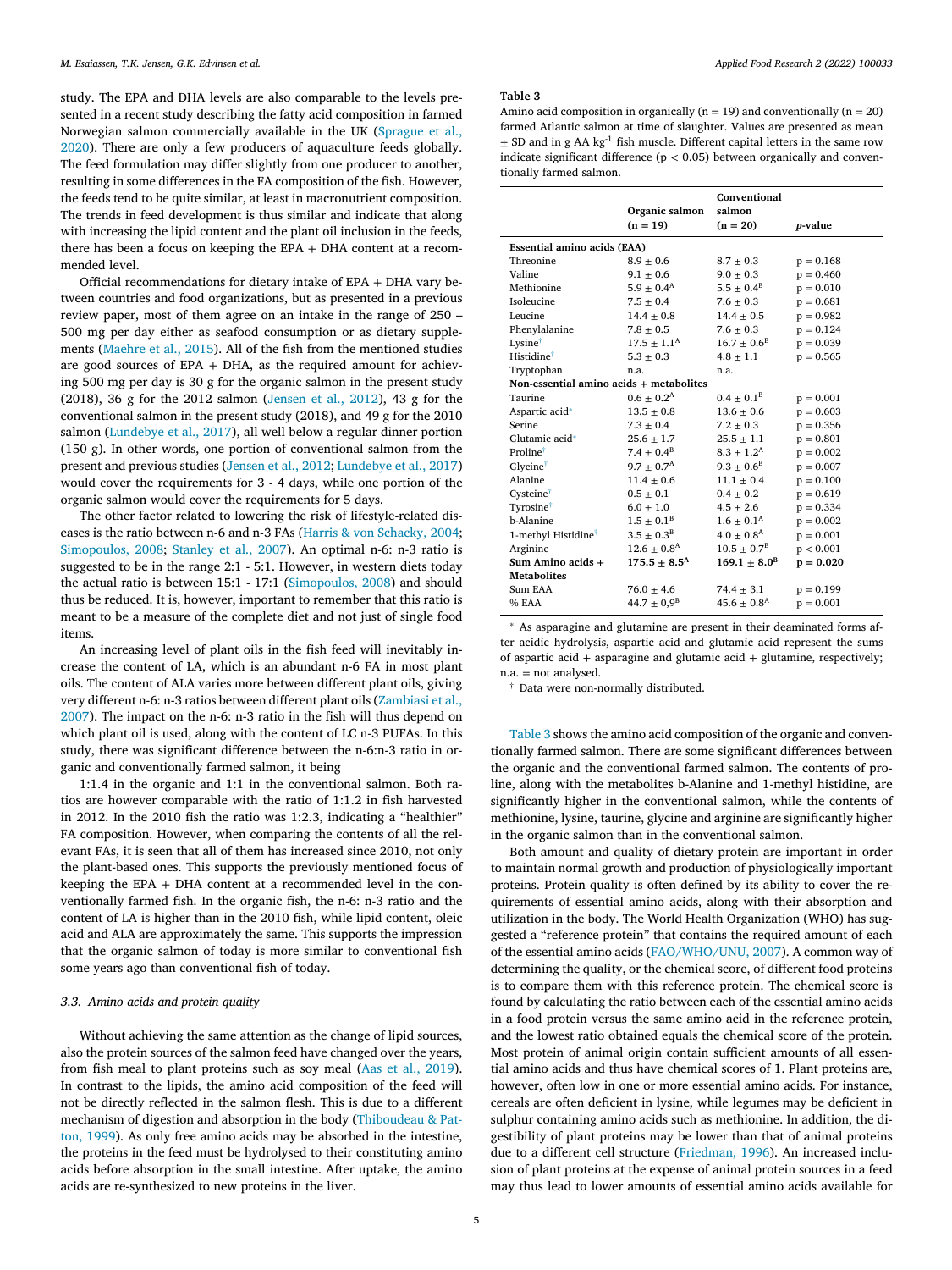<span id="page-5-0"></span>

**Figure 1.** Essential amino acid composition in organically and conventionally farmed Atlantic salmon (Salmo salar L.) proteins relative to the reference protein set by the WHO. The values are given as mean  $\pm$  SD (n = 20) and in % of the reference protein.

# **Table 4**

Colour characteristics (L<sup>∗</sup>, a<sup>∗</sup>, b<sup>∗</sup>, C<sup>∗</sup> and h<sup>∗</sup>) and thiobarbituric acid reactive substances (TBARS) in organically and conventionally farmed Atlantic salmon at 0, 7 and 18 days on ice. Values are presented as mean  $\pm$  SD. Different capital letters in the same row indicate significant difference ( $p < 0.05$ ) between organically and conventionally farmed salmon at the same sampling day. <sup>∗</sup> indicate significant difference between day 0 and day 7 within each group. \*\* indicate significant difference between day 0 and day 18 within each group. † indicate significant difference between day 7 and day 18 within each group.

|                                    | Organic salmon $(n = 20)$                                | Conventional salmon $(n = 19)$                  | <i>p</i> -value group |
|------------------------------------|----------------------------------------------------------|-------------------------------------------------|-----------------------|
| $\mathbf{L}^*$                     |                                                          |                                                 |                       |
| Day 0                              | $41.5 \pm 1.4^B$                                         | $45.9 + 2.0A$                                   | p < 0.001             |
| Day 7                              | $42.6 \pm 1.5$ <sup>*; B</sup>                           | $50.6 \pm 1.6$ <sup>*; A</sup>                  | p < 0.001             |
| Day 18                             | 45.0 $\pm$ 1.3**; <sup>†; B</sup>                        | 48.8 $\pm$ 2.1**; <sup>†</sup> ; <sup>A</sup>   | p < 0.001             |
| p-value storage                    | $p < 0.001$ ; **p < 0.001; $\uparrow p < 0.001$          | $p < 0.001$ ; **p < 0.001; $\uparrow p = 0.005$ |                       |
| $a^*$                              |                                                          |                                                 |                       |
| Day 0                              | $8.5 \pm 1.0^B$                                          | $9.6 \pm 1.1^{\rm A}$                           | p < 0.001             |
| Day 7                              | $9.9 \pm 1.0$ <sup>*; B</sup>                            | $11.5 \pm 1.6$ <sup>*; A</sup>                  | p < 0.001             |
| Day 18                             | $10.6 \pm 1.1***$                                        | $11.7 \pm 1.4***$                               | $p = 0.011$           |
| <i>p</i> -value storage            | $p < 0.001$ ; **p $< 0.001$                              | $p < 0.001$ ; **p $< 0.001$                     |                       |
| $\mathbf{b}^*$                     |                                                          |                                                 |                       |
| Day 0                              | $9.9 \pm 1.3^{B}$                                        | $12.2 \pm 1.5^{\rm A}$                          | p < 0.001             |
| Day 7                              | $11.7 \pm 1.3$ <sup>*; B</sup>                           | $14.8 \pm 2.0$ <sup>*; A</sup>                  | p < 0.001             |
| Day 18                             | $12.6 \pm 1.1***$ ; i; B                                 | $15.7 \pm 1.8***$                               | p < 0.001             |
| <i>p</i> -value storage            | $p < 0.001$ ; **p < 0.001; $\uparrow p = 0.018$          | $p < 0.001$ ; **p $< 0.001$                     |                       |
| $C^*$                              |                                                          |                                                 |                       |
| Day 0                              | $13.1 \pm 1.6^B$                                         | $15.6 \pm 1.8^{\rm A}$                          | p < 0.001             |
| Day 7                              | $15.3 \pm 1.6$ <sup>*; B</sup>                           | $18.8 \pm 2.6$ <sup>*; A</sup>                  | p < 0.001             |
| Day 18                             | $16.5 \pm 1.6***$ ; †; B                                 | $19.6 \pm 2.2$ **; A                            | p < 0.001             |
| <i>p</i> -value storage            | $p < 0.001$ ; **p $< 0.001$ ; †p = 0.025                 | $p < 0.001$ ; **p $< 0.001$                     |                       |
| $h^*$                              |                                                          |                                                 |                       |
| Day 0                              | $49.2 \pm 1.7^{\rm B}$                                   | $51.9 \pm 1.7^{\rm A}$                          | p < 0.001             |
| Day 7                              | $49.8 \pm 1.4^B$                                         | $52.3 \pm 1.1^{\rm A}$                          | p < 0.001             |
| Day 18                             | $50.1 \pm 1.3$ **; B                                     | 53.4 $\pm$ 1.8**; <sup>†</sup> ; <sup>A</sup>   | p < 0.001             |
| $p$ -value storage $*$ $p = 0.037$ |                                                          | **p = 0.004; $\uparrow p$ = 0.032               |                       |
|                                    | TBARS ( $\mu$ mol MDA-equivalents $kg^{-1}$ fish muscle) |                                                 |                       |
| Day 0                              | n.a.                                                     | n.a.                                            |                       |
| Day 7                              | $12.85 \pm 2.07^{\rm A}$                                 | $8.72 \pm 1.51^{\rm B}$                         | p < 0.001             |
| Day 18                             | $22.52 \pm 6.33^{\dagger; A}$                            | $14.81 \pm 4.58^{\dagger;\;B}$                  | p < 0.001             |
| <i>p</i> -value storage            | ${\dagger}$ p < 0.001                                    | ${\dagger}$ p < 0.001                           |                       |
|                                    |                                                          |                                                 |                       |

n.a.: not analysed

re-synthesis of physically important proteins. This may, in turn, lead to higher utilization of muscle storage proteins, and eventually to reduced growth and development. In conventional aquaculture it is thus common to add synthetic amino acids in order to ensure sufficient amounts of the most exposed essential amino acids, especially lysine and methionine. This is, however, not allowed in organic aquaculture. Here, po-

tential lack of/low amounts of essential amino acids must be prevented through addition of ingredients naturally rich in free amino acids, such as shellfish and molluscs.

In Figure 1, the amounts of essential amino acids in organic and conventional salmon relative to the amounts of essential amino acids in the WHO reference protein are shown.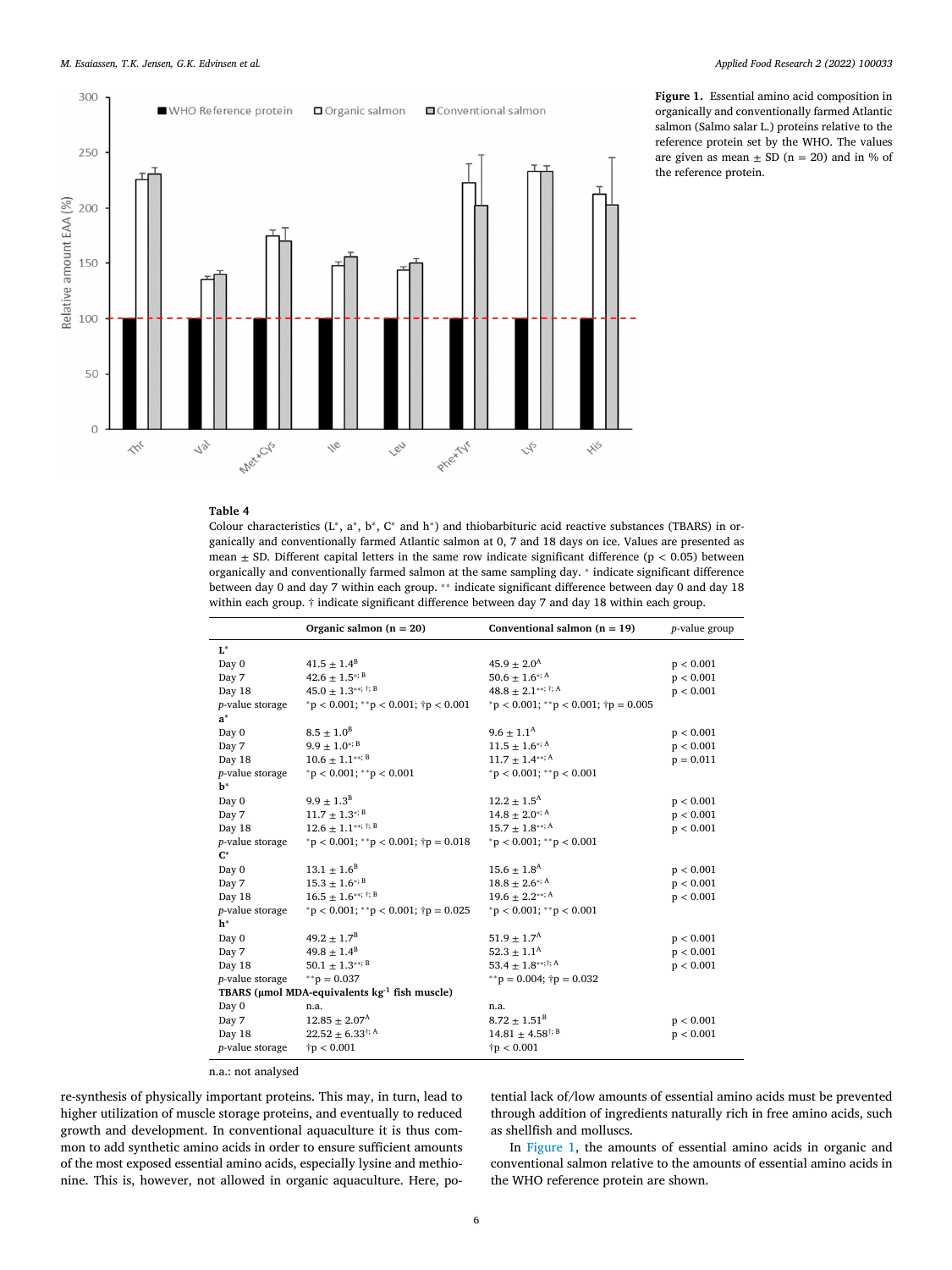<span id="page-6-0"></span>As seen, there are only small differences in the content of essential amino acids between the organic and the conventional salmon and both are well above the reference protein for humans. This means that both organic and conventional salmon are good protein sources for humans, despite a relatively high content of plant protein in the feeds.

## *3.4. Stability of colour and lipids during storage*

In [Table](#page-5-0) 4, colour measurements and lipid oxidation by means of TBARS are shown. When customers are asked what properties they consider when choosing conventional or organic salmon, colour is one of the frequently mentioned factors [\(Olesen](#page-7-0) et al., 2010; Anderson, 2000). A majority of the consumers state that the appearance of the fillet is important and that they are willing to pay more for organic salmon than conventional salmon if the fillet colour is similar [\(Olesen](#page-7-0) et al., 2010).

In this study, significant differences between conventionally and organically farmed salmon were observed in all colour measures at time of filleting, and the differences remained during the storage period. The organic salmon was significantly darker, less red and yellow, and had lower colour saturation than the conventional salmon at time of filleting. This is in accordance with the study by Lerfall et al. (2016a). During storage, both groups became lighter, more red and yellow, and the colour saturation was increased. The colour of salmon is normally associated with the content of astaxanthin and other carotenoids in the muscle. In conventional salmon feeds synthetic astaxanthin and/or other carotenoids are added, primarily as antioxidants, and these affect colour properties of the conventionally farmed fish. In organic feeds, addition of synthetic antioxidants is prohibited (Lovdata, 2017; The European [Commission,](#page-7-0) 2008). However, these feeds also contain carotenoids, mainly coming from natural resources such as shellfish, bacteria and algae (Garcia-Chavarria & Lara-Flores, 2013). These species often contain a broad spectrum of different carotenoids, with variable colours and intensity. This variation will in turn affect the colour of the salmon muscle, even if the total carotenoid content is the same (Lerfall et al., 2016a).

Salmon is, due to its high lipid content, prone to lipid oxidation. Lipid oxidation is a chain reaction that inevitably will occur during storage. During this process, several metabolites associated with rancidity are formed. Thiobarbituric acid reactive substances (TBARS), expressed as malondialdehyde (MDA) equivalents per kg fish muscle, is a commonly used marker for spoilage due to lipid oxidation. There is no official limit for TBARS defining when the fish is "not eligible for consumption", however, Ke et al. (1984)] suggested that levels below 8 mg MDA eqv. kg−<sup>1</sup> fish muscle could be recognized as good quality, the range 8 – 21 mg MDA eqv. kg−<sup>1</sup> fish muscle as slightly rancid, and above 21 as rancid. In this study, TBARS levels were higher in the organic salmon than in the conventional salmon at both sampling points. Using the ranges suggested by Ke et al. (1984) both fish groups could be categorized as slightly rancid after 7 days on ice, but only the organic salmon reached the level where it would be categorized as tainted at 18 days. The differences between the organic and conventional salmon is most likely linked to the higher content of LC-PUFAs in organic salmon, as these are especially prone to lipid oxidation.

#### **4. Conclusions**

In the present study, it was found that the main differences between organically and conventionally farmed salmon were related to lipid content and fatty acid composition. In addition, there were some differences in colour properties and storage stability, given by the lipid oxidation marker TBARS.

The lipid content in conventionally farmed salmon has increased in recent years, making a more energy dense product, which may be important when energy restriction is considered. The lipid content of the organic salmon seems to be more similar to that of conventional salmon some years ago. Organic salmon provides more of the health beneficial fatty acids, EPA and DHA, than does the conventional salmon. However, an increased content of these fatty acids may reduce the storage stability due to lipid oxidation.

All-in-all, both farming strategies result in products of good nutritional quality, providing good quality proteins and covering the daily recommendations of long-chained n-3 fatty acids.

#### **Declaration of Competing Interest**

None.

## **Acknowledgments**

This research was funded by Havbruksstasjonen i Tromsø (The aquaculture research station in Tromsø). Flakstadvåg laks as is acknowledged for excellent support during our samplings, and for providing the organically farmed salmon used in this study.

#### **References**

- Aas, T. S., Ytrestoyl, T., & Asgard, T. (2019). Utilization of feed resources in the production of Atlantic salmon (*Salmo salar*) in Norway: An update for 2016. *Aquaculture Reports, 15*. [10.1016/j.aqrep.2019.100216.](https://doi.org/10.1016/j.aqrep.2019.100216)
- [Anderson,](http://refhub.elsevier.com/S2772-5022(21)00033-0/sbref0002) S. (2000). Salmon color and the consumer. In Proceedings of the IIFET 2000*. [International](http://refhub.elsevier.com/S2772-5022(21)00033-0/sbref0002) Institute og Fisheries Economics and Trade: 278* (p. 3). USA: Oregon State University, July 10-14, Corvallis, Oregon.
- [Bell,](http://refhub.elsevier.com/S2772-5022(21)00033-0/sbref0003) G. J., [McEvoy,](http://refhub.elsevier.com/S2772-5022(21)00033-0/sbref0003) J., [Webster,](http://refhub.elsevier.com/S2772-5022(21)00033-0/sbref0003) J. L., [McGhee,](http://refhub.elsevier.com/S2772-5022(21)00033-0/sbref0003) F., [Millar,](http://refhub.elsevier.com/S2772-5022(21)00033-0/sbref0003) R. M., [&](http://refhub.elsevier.com/S2772-5022(21)00033-0/sbref0003) [Sargent,](http://refhub.elsevier.com/S2772-5022(21)00033-0/sbref0003) J. R. (1998). Flesh Lipid and Carotenoid [Composition](http://refhub.elsevier.com/S2772-5022(21)00033-0/sbref0003) of Scottish Farmed Atlantic Salmon (Salmo salar). *Journal of Agricultural and Food Chemistry, 46*, 119–127.
- Blanchet, C., Lucas, M., Julien, P., Morin, R., Gingras, S., & Dewailly, E. (2005). Fatty acid composition of wild and farmed Atlantic salmon (Salmo salar) and rainbow trout (Oncorhynchus mykiss). *Lipids, 40*, 529–531. [10.1007/s11745-005-1414-0.](https://doi.org/10.1007/s11745-005-1414-0)
- [Brenna,](http://refhub.elsevier.com/S2772-5022(21)00033-0/sbref0005) J. T. (2002). Efficiency of conversion of [alpha-linolenic](http://refhub.elsevier.com/S2772-5022(21)00033-0/sbref0005) acid to long chain n-3 fatty acids in man. *Current Opinion in Clinical Nutrition and Metabolic Care, 5*, 127–132.
- Dineshbabu, G., Goswami, G., Kumar, R., Sinha, A., & Das, D. (2019). Microalgaenutritious, sustainable aqua- and animal feed source. *Journal of Functional Foods, 62*. [10.1016/j.jff.2019.103545.](https://doi.org/10.1016/j.jff.2019.103545)
- FAO. (2003). *Food energy - methods of analysis and conversion factors*. Rome, Italy: Food and Agriculture [Organization](http://refhub.elsevier.com/S2772-5022(21)00033-0/sbref0007) of the United Nations.
- FAO. (2018). *The state of the world fisheries and aquaculture - meeting the sustainable development goals*. Rome, Italy: Food and Agriculture [Organization](http://refhub.elsevier.com/S2772-5022(21)00033-0/sbref0008) of the United Nation 2018.
- [FAO/WHO/UNU.](http://refhub.elsevier.com/S2772-5022(21)00033-0/sbref0009) (2007). *Protein and amino acid requirements in human nutrition: report of a joint FAO/WHO/UNU expert consultation*. Geneva, Switzerland: World Health Organization.
- [Folch,](http://refhub.elsevier.com/S2772-5022(21)00033-0/sbref0010) J., [Lees,](http://refhub.elsevier.com/S2772-5022(21)00033-0/sbref0010) M., [&](http://refhub.elsevier.com/S2772-5022(21)00033-0/sbref0010) [Stanley,](http://refhub.elsevier.com/S2772-5022(21)00033-0/sbref0010) G. H. S. (1957). A Simple Method for the Isolation and [Purification](http://refhub.elsevier.com/S2772-5022(21)00033-0/sbref0010) of Total Lipides from Animal Tissues. *Journal of Biological Chemistry, 226*, 497–509.
- [Friedman,](http://refhub.elsevier.com/S2772-5022(21)00033-0/sbref0011) M. (1996). Nutritional value of proteins from different food sources. A review. *Journal of [Agricultural](http://refhub.elsevier.com/S2772-5022(21)00033-0/sbref0011) and Food Chemistry, 44*, 6–29.
- [Garcia-Chavarria,](http://refhub.elsevier.com/S2772-5022(21)00033-0/sbref0012) M., [&](http://refhub.elsevier.com/S2772-5022(21)00033-0/sbref0012) [Lara-Flores,](http://refhub.elsevier.com/S2772-5022(21)00033-0/sbref0012) M. (2013). The use of carotenoid in aquaculture. *Research Journal of Fisheries and Hydrobiology, 8*, 38–49.
- [Gong,](http://refhub.elsevier.com/S2772-5022(21)00033-0/sbref0013) Y. Y., [Bandara,](http://refhub.elsevier.com/S2772-5022(21)00033-0/sbref0013) T., [Huntley,](http://refhub.elsevier.com/S2772-5022(21)00033-0/sbref0013) M., [Johnson,](http://refhub.elsevier.com/S2772-5022(21)00033-0/sbref0013) Z. I., [Dias,](http://refhub.elsevier.com/S2772-5022(21)00033-0/sbref0013) J., [Dahle,](http://refhub.elsevier.com/S2772-5022(21)00033-0/sbref0013) D., [Sorensen,](http://refhub.elsevier.com/S2772-5022(21)00033-0/sbref0013) M., [&](http://refhub.elsevier.com/S2772-5022(21)00033-0/sbref0013) [Kiron,](http://refhub.elsevier.com/S2772-5022(21)00033-0/sbref0013) V. (2019). Microalgae [Scenedesmus](http://refhub.elsevier.com/S2772-5022(21)00033-0/sbref0013) sp. as a potential ingredient in low fishmeal diets for Atlantic salmon (*Salmo salar* L.). *Aquaculture, 501*, 455–464.
- [Harris,](http://refhub.elsevier.com/S2772-5022(21)00033-0/sbref0014) W. S., [&](http://refhub.elsevier.com/S2772-5022(21)00033-0/sbref0014) von [Schacky,](http://refhub.elsevier.com/S2772-5022(21)00033-0/sbref0014) C. (2004). The Omega-3 Index: a new risk factor for death from coronary heart disease? *[Preventive](http://refhub.elsevier.com/S2772-5022(21)00033-0/sbref0014) Medicine, 39*, 212–220.
- [Jensen,](http://refhub.elsevier.com/S2772-5022(21)00033-0/sbref0015) I.-J., [Mæhre,](http://refhub.elsevier.com/S2772-5022(21)00033-0/sbref0015) H., [Tømmerås,](http://refhub.elsevier.com/S2772-5022(21)00033-0/sbref0015) S., [Eilertsen,](http://refhub.elsevier.com/S2772-5022(21)00033-0/sbref0015) K., [Olsen,](http://refhub.elsevier.com/S2772-5022(21)00033-0/sbref0015) R., [&](http://refhub.elsevier.com/S2772-5022(21)00033-0/sbref0015) [Elvevoll,](http://refhub.elsevier.com/S2772-5022(21)00033-0/sbref0015) E. (2012). Farmed Atlantic salmon (*Salmo salar* L.) is a good source of long chain omega-3 fatty acids. *Nutrition Bulletin, 37*, 25–29.
- [Ke,](http://refhub.elsevier.com/S2772-5022(21)00033-0/sbref0016) P. J., [Cervantes,](http://refhub.elsevier.com/S2772-5022(21)00033-0/sbref0016) E., [&](http://refhub.elsevier.com/S2772-5022(21)00033-0/sbref0016) [Roblesmartinez,](http://refhub.elsevier.com/S2772-5022(21)00033-0/sbref0016) C. (1984). Determination of Thiobarbituric Acid Reactive Substances (Tbars) in Fish Tissue by an Improved Distillation Spectrophotometric Method. *Journal of the Science of Food and Agriculture, 35*, 1248–1254.
- [Latimer,](http://refhub.elsevier.com/S2772-5022(21)00033-0/sbref0017) G. W. J. (2019). *Official methods of analysis of AOAC International* (21st edition). Rockville, MD, USA: AOAC [International.](http://refhub.elsevier.com/S2772-5022(21)00033-0/sbref0017)
- [Lerfall,](http://refhub.elsevier.com/S2772-5022(21)00033-0/sbref0018) J., [Bendiksen,](http://refhub.elsevier.com/S2772-5022(21)00033-0/sbref0018) E. A., [Olsen,](http://refhub.elsevier.com/S2772-5022(21)00033-0/sbref0018) J. V., [Morrice,](http://refhub.elsevier.com/S2772-5022(21)00033-0/sbref0018) D., [&](http://refhub.elsevier.com/S2772-5022(21)00033-0/sbref0018) [Osterlie,](http://refhub.elsevier.com/S2772-5022(21)00033-0/sbref0018) M. (2016a). A comparative study of organic- versus [conventional](http://refhub.elsevier.com/S2772-5022(21)00033-0/sbref0018) farmed Atlantic salmon. I. Pigment and lipid content and composition, and carotenoid stability in ice-stored fillets. *Aquaculture, 451*, 170–177.
- [Lerfall,](http://refhub.elsevier.com/S2772-5022(21)00033-0/sbref0019) J., [Bendiksen,](http://refhub.elsevier.com/S2772-5022(21)00033-0/sbref0019) E. A., [Olsen,](http://refhub.elsevier.com/S2772-5022(21)00033-0/sbref0019) J. V., [&](http://refhub.elsevier.com/S2772-5022(21)00033-0/sbref0019) [Osterlie,](http://refhub.elsevier.com/S2772-5022(21)00033-0/sbref0019) M. (2016b). A comparative study of [organic-versus](http://refhub.elsevier.com/S2772-5022(21)00033-0/sbref0019) conventional Atlantic salmon. II. Fillet color, carotenoid- and fatty acid composition as affected by dry salting, cold smoking and storage. *Aquaculture, 451*, 369–376.
- Lerøy Seafood Group. (2016). *Årsrapport 2016 [Norwegian]* Retrieved from https://www. [leroyseafood.com/globalassets/02-documents/rapporter/arsrapporter/arsrapport-](https://www.leroyseafood.com/globalassets/02-documents/rapporter/arsrapporter/arsrapport-2016)2016 Accessed September 7
- Lovdata. (2017). *Forskrift om økologisk produksjon og merking av økologiske landbruksprodukter, akvakulturprodukter, næringsmidler og fôr (økologiforskriften) [Norwegian]* Retrieved from <https://lovdata.no/dokument/SF/forskrift/2017-03-18-355> Accessed September 7, 2021.